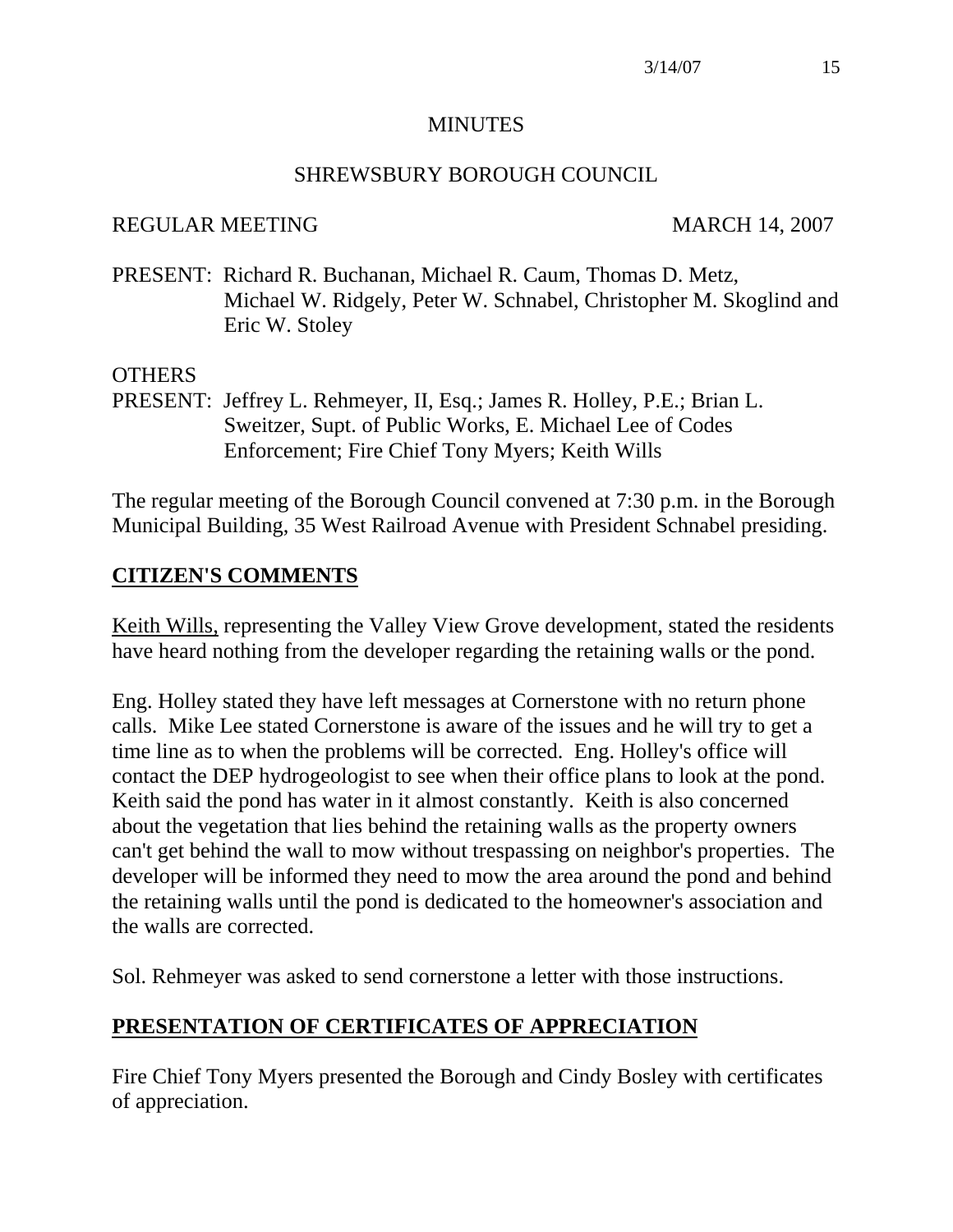# **APPROVAL OF MINUTES**

M. Caum moved to approve the minutes of the February 14 meeting. T. Metz seconded. The motion carried with all in favor.

# **APPROVAL OF EXPENDITURES AND REPORT OF ACCOUNTS**

M. Ridgely moved to approve the December report of accounts. C. Skoglind seconded. The motion carried with all in favor.

# **BILL LIST**

The bill list was presented for February. General account: check numbers 8205 thru 8254; Water account: check numbers 3744 thru 3752; Sewer account: check numbers 3697 thru 3707; Highway Aid: check numbers 740 thru 742.

M. Ridgely moved to approve the bill list for February. E. Stoley and T. Metz seconded. The motion carried with all in favor.

# **SUBDIVISION AND LAND DEVELOPMENT BUSINESS**

# **REPORTS**

**Codes Enforcement** – E. Michael Lee

Sign at American General

Mike reported the sign on the rear of the building facing I-83 has been removed.

Day Care at 2 South Park Street

Mike reported the dead trees are scheduled to be replaced and the owner has done some of the work that is required.

# **EXECUTIVE SESSION**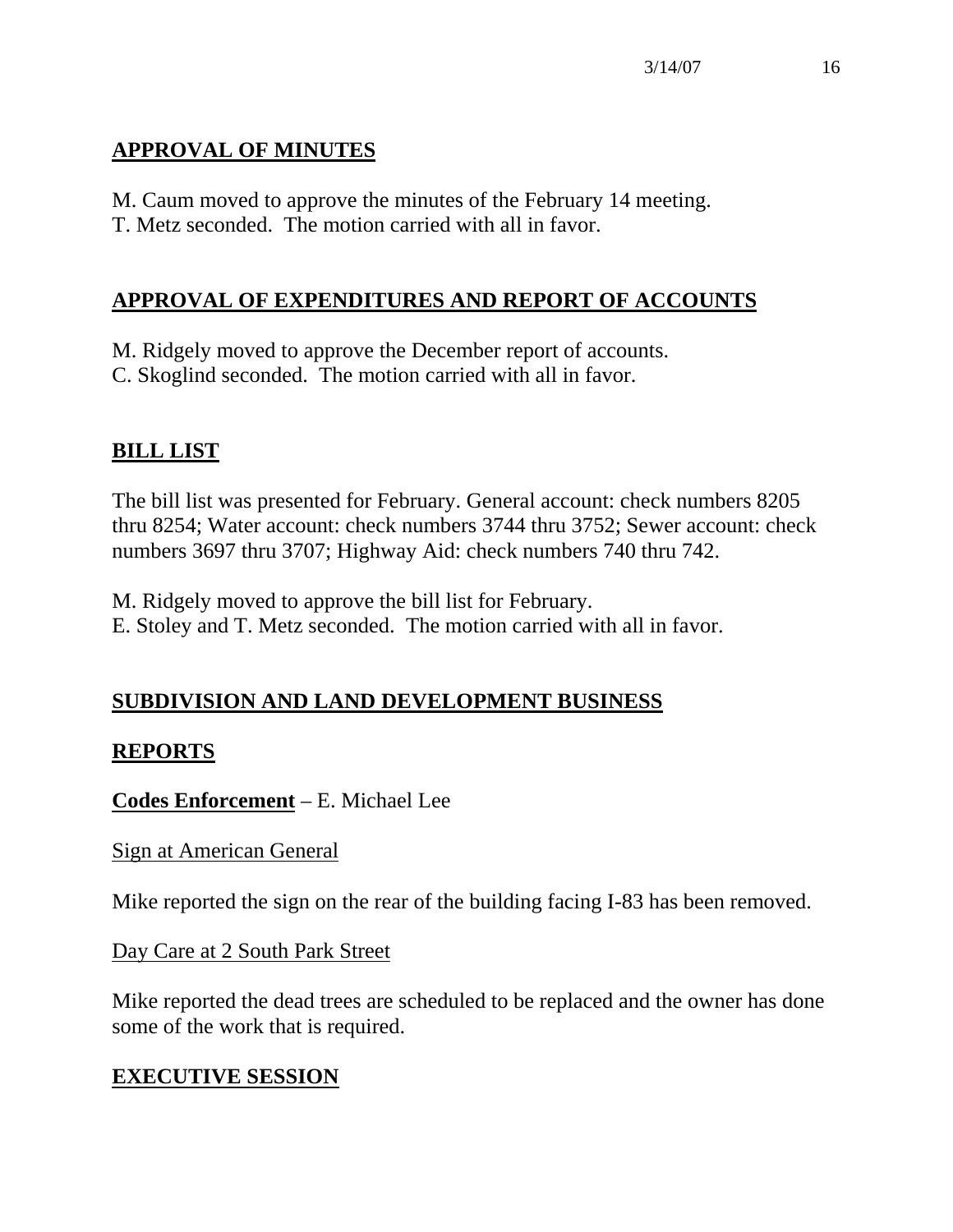An executive session was called at 7:58 p.m. to discuss personnel issues. The meeting was reconvened at 8:45 p.m.

### **Water & Sewer** – Richard R. Buchanan

#### Keeny Well Update

Drilling of the monitoring well will have to wait until the ground dries out or freezes in order to gain access.

#### Monitoring Wells

The four monitoring wells will be drilled next week as part of the Wellhead Protection Grant.

#### Dover Borough Sewer Inspection

Dover Borough has requested our services to flush and televise a portion of their sewer system. Other municipalities have requested our rates as well. The Public Works Department will perform small jobs that do not compromise the Department's work schedules.

#### Mandatory Water Connection

B. Sweitzer has all the measurements even though four home owners have not responded to our letters. Hopefully, next month the measurements can be given to Eng. Holley's office for preparation of the bid advertisement for installation of the water lines.

#### Certified Inspector for Water and Sewer Laterals

Labor and Industry regulations require the inspections of the laterals from the homes to the connection at the main to be done by a certified inspector under the new UCC regulations. Once we have confirmation from Mike Lee, Brian Sweitzer will work to become certified.

## **Public Roads & Lighting** – Christopher M. Skoglind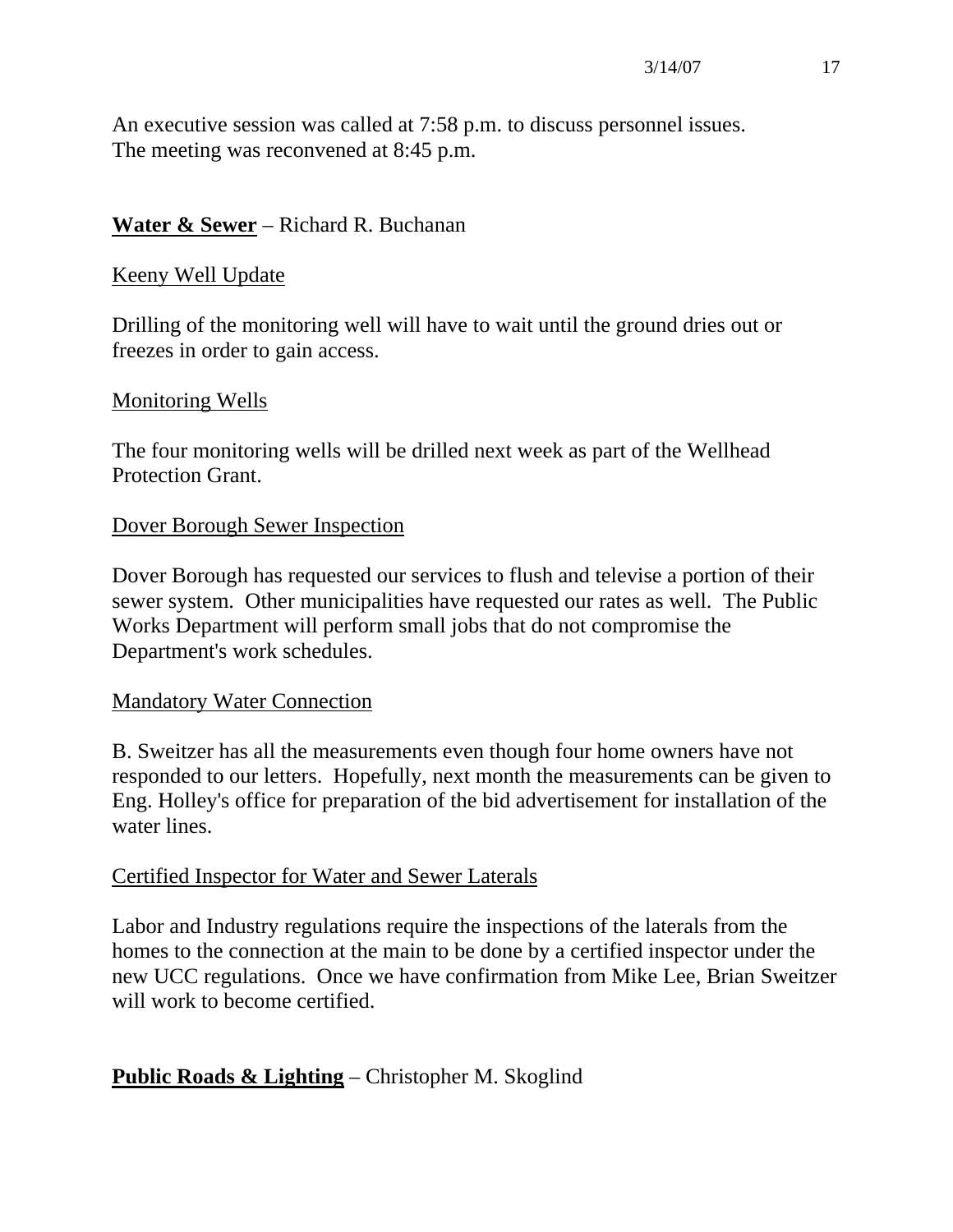#### Market Square Traffic Study

The study performed by TRG revealed there is only one direction where an advanced left-turn lane meets the requirements and that is eastbound. This widening is already permitted and will be paid by the developer of the shopping center on Constitution Avenue.

### Tree at 311 West Forrest Avenue

The evergreen tree at this address was minimally trimmed by the property owner and needs to be trimmed better. The utility box is on the edge of the clear sight triangle and is not a factor.

Another letter will be sent to the property owner.

#### Street Inspection

A tour of the streets will start on Saturday, March 24 at 8:00 a.m.

#### Resolution for YMCA Banner

C. Skoglind moved to approve Resolution #2007-2 allowing a banner to be placed across South Main Street for their Healthy Kids Promotion. E. Stoley seconded. The motion carried with all in favor.

#### Turning Lane Eastbound on West Forrest Avenue

A complaint was recently received that motorists are making two lanes eastbound on West Forrest Avenue near the traffic signal. Council had requested a traffic study and to install a left-turn lane, parking would be lost on both sides of the street and Council did not want to lose the parking spaces. A sign posting one lane will not be erected.

A letter will be sent to the complainant.

#### Drainage Problem on East Clearview Drive near Main Street

A property owner has a drain opening onto East Clearview Drive near Main Street. The downspout was disconnected from the drain by the Public Works Department two years ago but the sump pump still empties from this opening. The home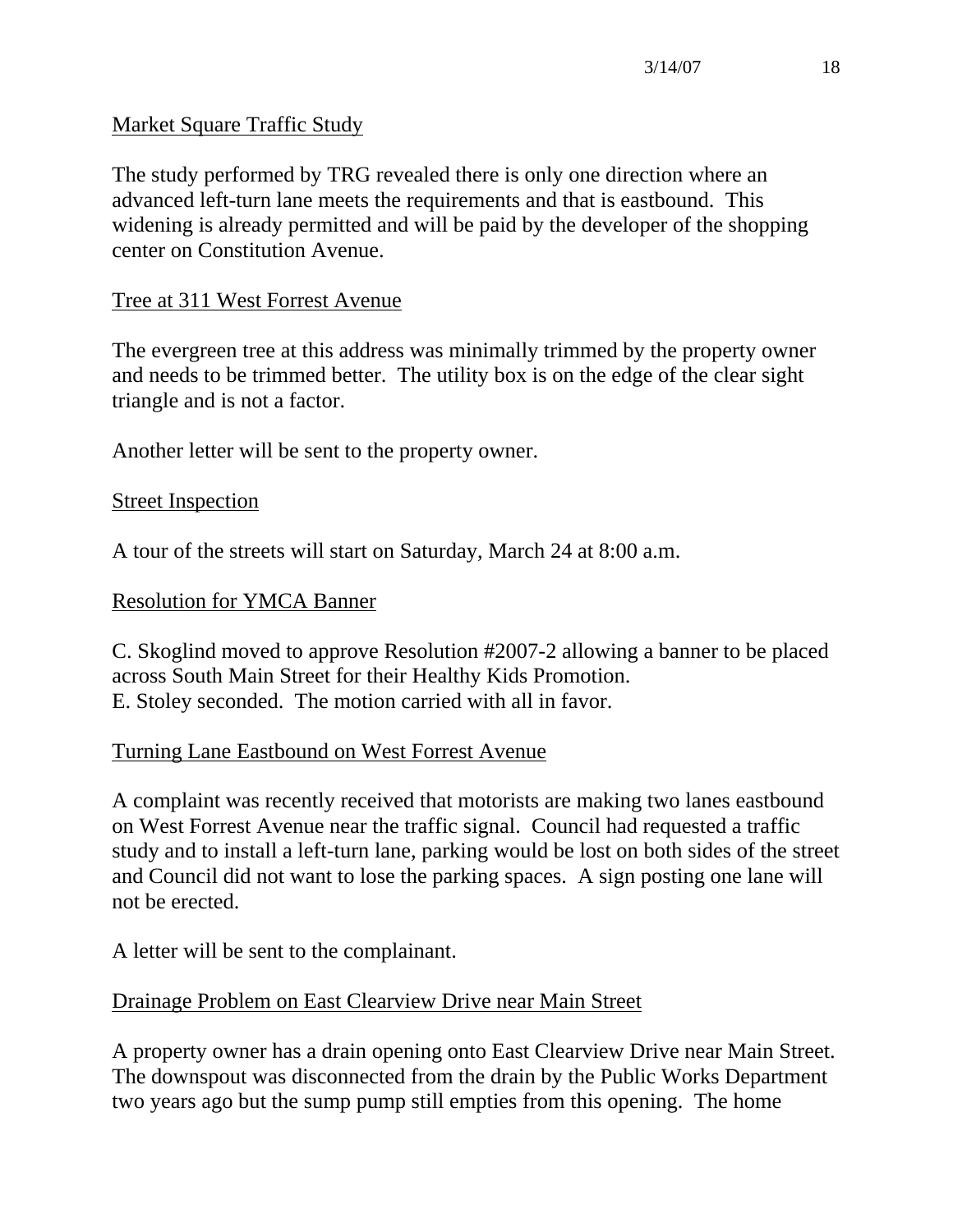owner will be contacted that the water can no longer drain out into the street which causes freezing conditions in winter at the intersection.

## **Public Lands & Buildings and Finance** – Michael W. Ridgely

#### Holiday Decorations

Met Ed requires twelve inches of separation between the holiday banner and the Met Ed pole which means the Borough has to purchase a 24" x 60" banner instead of a 30" x 60" banner with a different bracket. The price is \$648.00 more for 24 banners due to the different banner brackets.

M. Ridgely moved to spend \$3,660.00 for the 30" x 60" banners including brackets for the holiday decorations contingent upon the Agreement with Met Ed being signed.

C. Skoglind seconded. The motion carried with all in favor.

#### Bonus Program

M. Ridgely moved to approve the bonus program as outlined in his proposal of last December based on the years of service.

C. Skoglind seconded. The motion carried with all in favor.

# **ENGINEER'S REPORT**

#### Fluoride

If the Borough is forced to add Fluoride to the water system, several of the pump stations needs to be enlarged to allow room for storage and containment. Eng. Holley's office performed a cost study for the yearly cost, initial equipment cost and engineering costs.

## **SOLICITOR'S REPORT**

Deer Creek Buffer Agreement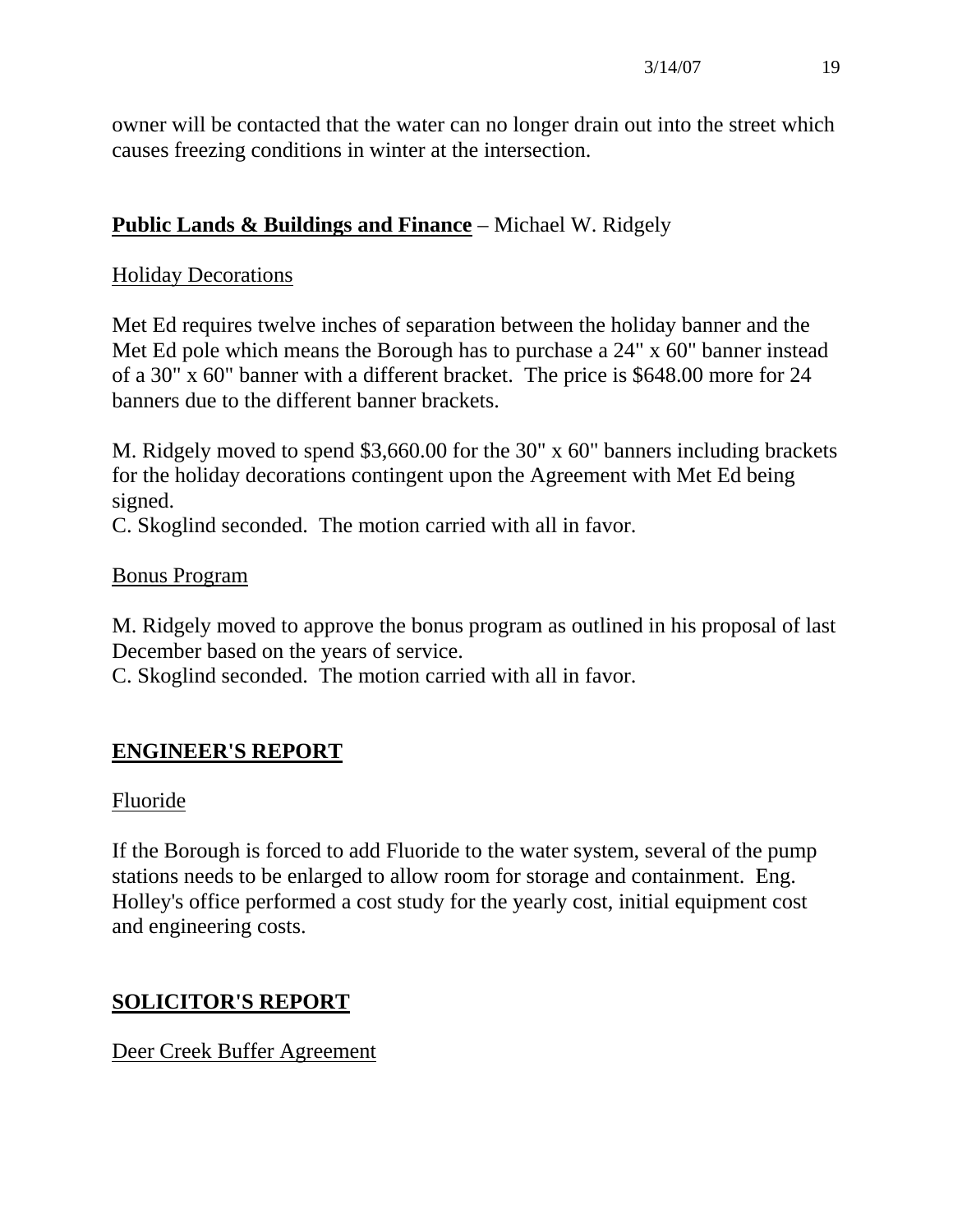Some revisions were made to the Memorandum of Understanding by E. Stoley. This will be discussed further next month.

#### I-83 Rest Stop

Modifications to the Agreement were received from Counsel Sharp. PennDOT will pay for 25 sewer EDUs and is currently using 18. This will be discussed further next month.

## **Public Safety, Welfare and Personnel** – Michael R. Caum

#### Employee Handbook

Sol. Rehmeyer's office was asked to review the current handbook and update it as needed.

### **Secretary's Report** – Cindy L. Bosley

#### Trash on Bank across from Shrewsbury Square Shopping Center

The owner of the shopping center has cleaned up the trash on the bank. They have been notified to clean up the area to the rear of the shopping center below the retaining wall.

#### **York Adams Tax Bureau** – Thomas D. Metz

T. Metz will attend the April meeting.

#### **Subdivision, Land Development and Zoning** – Eric W. Stoley

**Regional Planning Commission** – Eric W. Stoley

**Southern Regional Police** – Richard R. Buchanan

Vandalism is down due to the cold weather. Arbitration is set for May 31. Communities in Vermont interested in establishing a regional police force